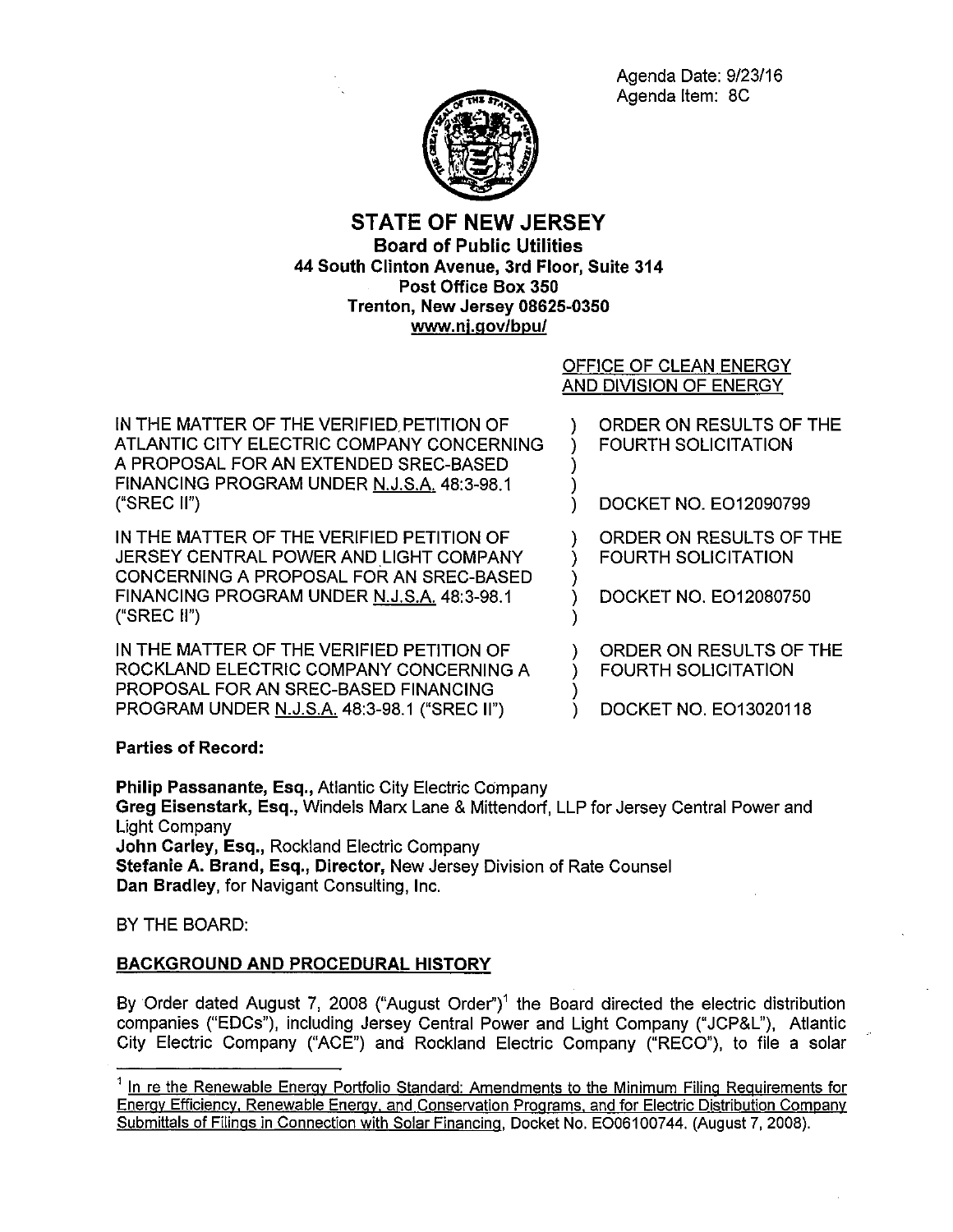renewable energy certificate ("SREC") financing program following certain mandatory design and filing requirements. These programs are referred to as the "SREC I Programs."

By Orders dated March 27, 2009 and July 31, 2009, the Board approved the SREC I Programs. Under the SREC I Programs, periodic solicitations were held for qualifying projects seeking to enter into SREC Purchase and Sale Agreements ("PSAs") with ACE, JCP&L or RECO. The last solicitation under the SREC I Programs was held in September 2011, and the contract awards under that solicitation were approved by the Board in November 2011.

In November 2011, the Board's Office of Clean Energy ("OCE") began a series of stakeholder meetings to develop recommendations related to the expiring SREC I Programs, and address issues raised by recently enacted legislation and by the State's renewable energy goals as expressed in the 2011 Energy Master Plan. By Order dated May 23, 2012, In re Review of Utility Supported Programs, Docket EO11050311V ("May 23 Order"), the Board authorized the extension of the previously approved utility-run SREC financing programs with certain modifications for a total capacity of 180 MW over three years, to be divided among the EDCs based on retail sales.

On August 15, 2012, JCP&L filed a petition<sup>2</sup> with the Board requesting approval of its "SREC II" solar financing program ("JCP&L Program"), pursuant to the Board's May 23 Order and pursuant to N.J.S.A. 48:3-98.1. JCP&L proposed a 52 megawatt ("MW") program modeled closely on the SREC I Programs.<sup>3</sup>

On September 6, 2012, ACE filed a petition<sup>4</sup> with the Board requesting approval of its solar financing program ("ACE SREC II Program"), also pursuant to the May 23, Order and N.J.S.A. 48:3-98.1. ACE proposed a 23 MW program modeled closely on the SREC I Program as well.

On February 1, 2013, RECO filed a petition with the Board requesting approval of its solar financing program ("RECO SREC II Program"), also pursuant to the May 23 Order and N.J.S.A. 48:3-98.1. The RECO SREC II Program was also proposed as a 4.5 MW program substantially similar to the SREC I financing program.<sup>5</sup>

After extensive discovery and discussions, ACE, JCP&L and RECO entered into separate stipulations with Board Staff, the New Jersey Division of Rate Counsel ("Rate Counsel") and the Solar Energy Industries Association agreeing to terms of the extensions of the SREC financing programs (collectively, "SREC II Programs"). By Orders dated December 18, 2013, the Board approved each of the stipulations. As part of the design of the SREC II Programs, the EDCs<sup>6</sup> jointly retain a solicitation manager ("SM") to run the solicitation process for qualifying

 $2$  In re Verified Petition of Jersey Central Power & Light Company Concerning a Proposal for an SREC-<br>based Financing Program under N.J.S.A. 48:3-98.1, (Docket EO12080750).

In re Verified Petition of Jersey Central Power & Light Concerning a Proposal for a SREC-based Financing Program under N.J.S.A. 48:3-98, (Docket E008090840); In re Atlantic City Electric Company Renewable Portfolio Standard Amendments to the Minimum Filing Requirements for Energy Efficiency, Renewable Energy and Conservation Programs and for Electric Distribution Company Submittal of Filing

in Connection with Solar Financing. (Docket EO08100875).<br><sup>4</sup> In re the Petition of Atlantic City Electric Company Concerning a Proposal for an Extended SREC-based<br>Financing Program Pursuant to N.J.S.A. 48:3-98.1, (Docket E

<sup>&</sup>lt;sup>s</sup> In re the Verified Petition of Rockland Electric Company Concerning a Proposal for an SREC-Based<br>Financing Program Under N.J.S.A.48:3-98.1, (Docket No. EO09020097).

As used in the balance of this Order, EDCs refers to JCP&L, ACE and RECO. Public Service Electric and Gas runs its own separate solar financing programs.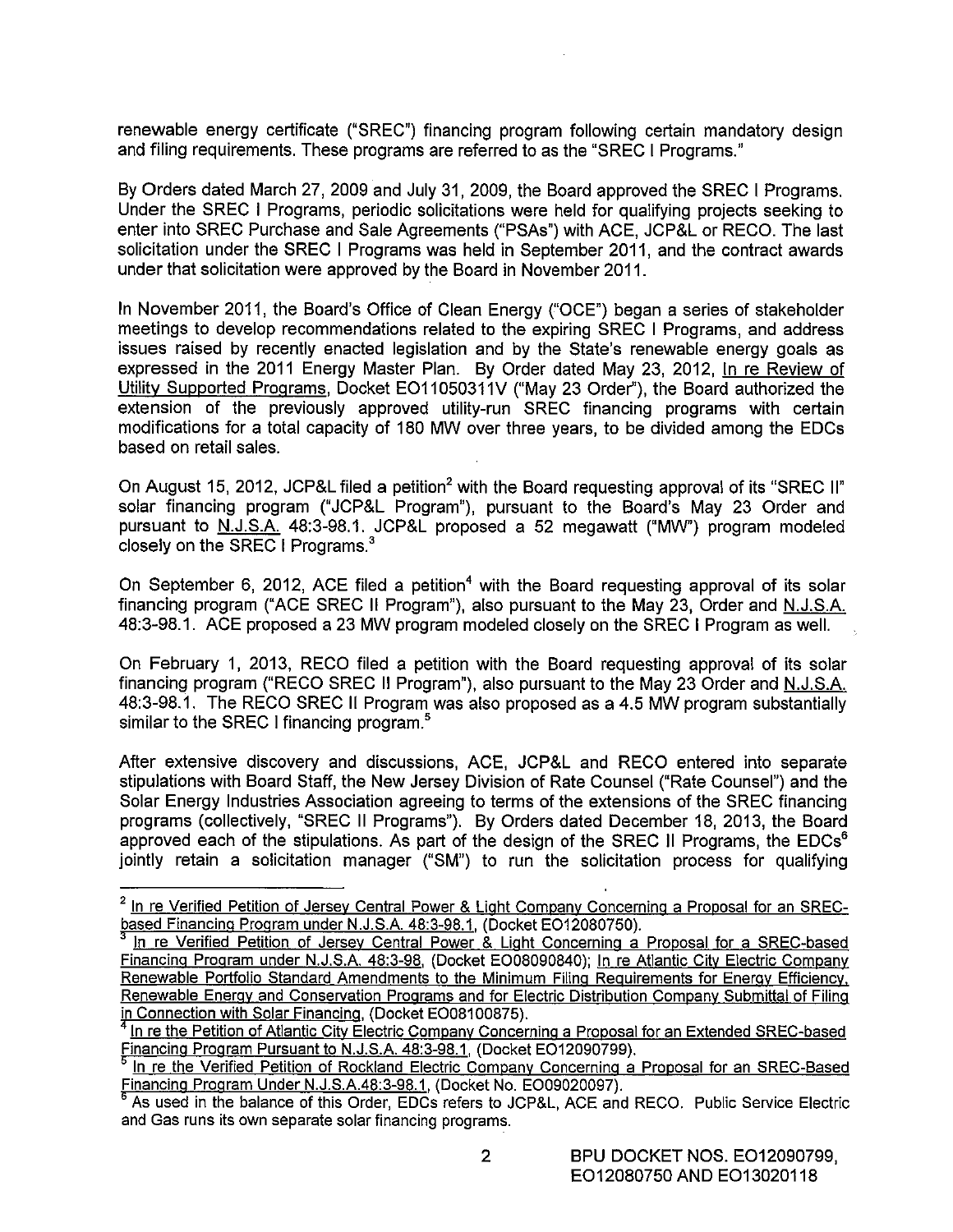applicants, including advertising the availability of the program, establishing a process for bid submittal and ranking the projects once bids are received in any round.

The EDCs chose Navigant Consulting, Inc. ("Navigant") to serve as SM. Together, they developed a solicitation process, which entailed the issuance of a Request for Proposals ("RFP") to select solar projects ("Project" or "Projects") with which to enter into PSAs, based on the proposed price of each Project's SRECs. Through the RFP process, the EDCs contract for the purchase of SRECs for the 10-year term of the PSA, and not for energy or capacity associated with any Project.

Navigant, as SM, finalized the terms of the RFP and related documents, and implemented and managed the solicitation process with input from the EDCs. Among the key features of the RFP, in accordance with the May 23 Order, were the pricing requirements. The RFP required pricing in the proposals submitted in response to the RFP to be the same for the entire 10 year term of the PSA. The RFP clearly articulated the following criteria for selection: projects will be ranked by price; prices will be reviewed for competitiveness; an unspecified price limit will be applied; and the full MW solicited may or may not be awarded based on an assessment of the competitiveness of pricing resulting from the solicitation.

The March 9, 2015 RFP was the first of nine solicitations to be issued ("Round One") under the SREC II Programs. By Order dated July 23, 2015, the Board approved the SM's recommendations for awards under the first solicitation, approving awards for eight (8) of the nine (9) projects that bid, for a total of 1,231.76 kW.

The RFP for the second solicitation was issued on August 12, 2015 with bids due on October 15, 2015. By Order dated December 16, 2015, the Board approved the SM's recommendations for awards for eighteen (18) of the twenty (20) projects that bid, for a total of 3,455.21 kW.

The RFP for the third solicitation was issued on December 17, 2015 with bids due on February 12, 2016. By Order dated May 23, 2016, the Board approved the SM's recommendations for awards for twelve (12) of the thirteen (13) projects that bid, for a total of 5,100.50 kW.

This Order addresses the results of the fourth solicitation held under the SREC II Programs ("Round Four''). According to the schedule issued by the SM, the RFP for Round Four was issued on May 3, 2016, and bid applications were due on July 8, 2016. The SM received nineteen (19) proposals by the end of the due date. All nineteen (19) bids qualified.

#### **DISCUSSION AND FINDINGS**

The Board has carefully reviewed the recommendations of the SM and Board Staff and **FINDS**  that they appropriately address all issues as required by the stipulations approved by the December 2013 Orders. The Board **FURTHER FINDS** that the overall solicitation process was effectively competitive in this instance.

The results of the Fourth Solicitation, therefore, are as follows:

After consideration of the recommendations of the SM and Staff, the Board **ADOPTS** the recommendations of the SM regarding the results of the Fourth Solicitation in the SREC II Programs. The Board **AUTHORIZES** the EDCs to execute PSAs for 3 projects with SREC prices deemed competitive. The Board **AUTHORIZES** the SM's proposed implementation of the fourth solicitation in the SREC II Programs including the revised schedule.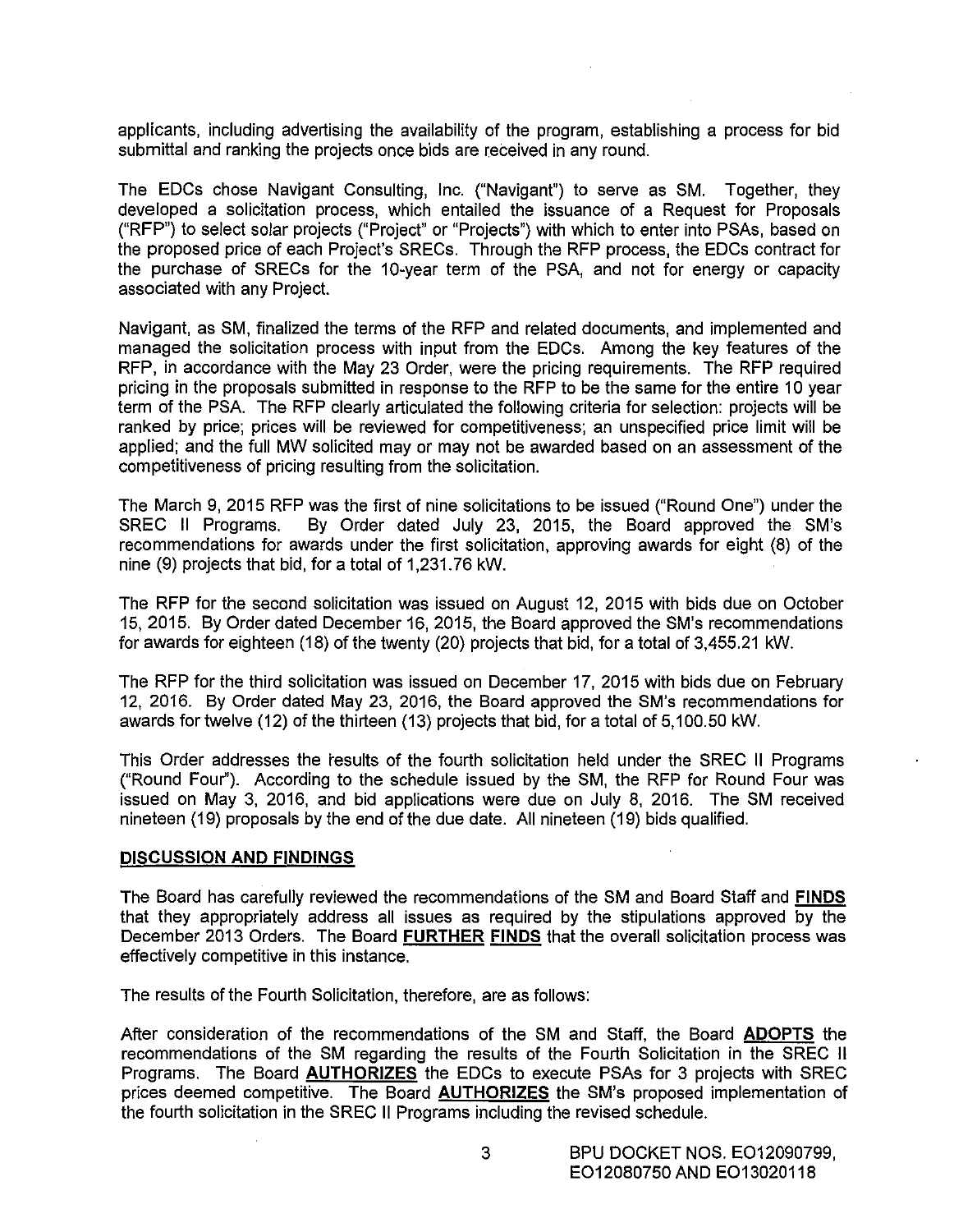The results of the Fourth Solicitation, therefore, are as follows:

### **Segment 1. Residential & Small Commercial (50 kW and below):**

- 12 bids were received, totaling 207.10 kW
- 1 award was made, totaling 44.0 kW
- 11 bids were rejected because pricing was found not to be competitive

### **Segment 2. Residential & Small Commercial (Greater than 50 kW to 2 MW):**

- Seven bids were received, totaling 4,913.80 kW
- Two awards were made, totaling 3,330.0 kW
- Five bids were rejected because pricing was found not to be competitive

### **Segment 3. Subsection t. Landfills, Brownfields, or Areas of Historic Fill (Up to 5.2 MW):**

• No bids were received

The effective date of this Order is October 3, 2016.

DATED:  $912616$ BOARD OF PUBLIC UTILITIES BY: !CHARD S. MROZ PRESIDENT **J**ÓSEPH L. FIORDALISO OMMISSIONER **COMMISSIONER** 

W Avnon

DIANNE SOLOMON

**COMMISSIONER** 

ATTEST:

ETH J.∽SHEEHA KENI **ACTING SECRETARY** 

UPENDRA J. CHJVUKULA **COMMISSIONER** 

**I HEREBY CERTIFY that the within** document is a true copy of the original **In 1M files of 1M Board of Pubic 11111111os**  *U6mi2* 

BPU DOCKET NOS. E012090799, E012080750 AND E013020118

4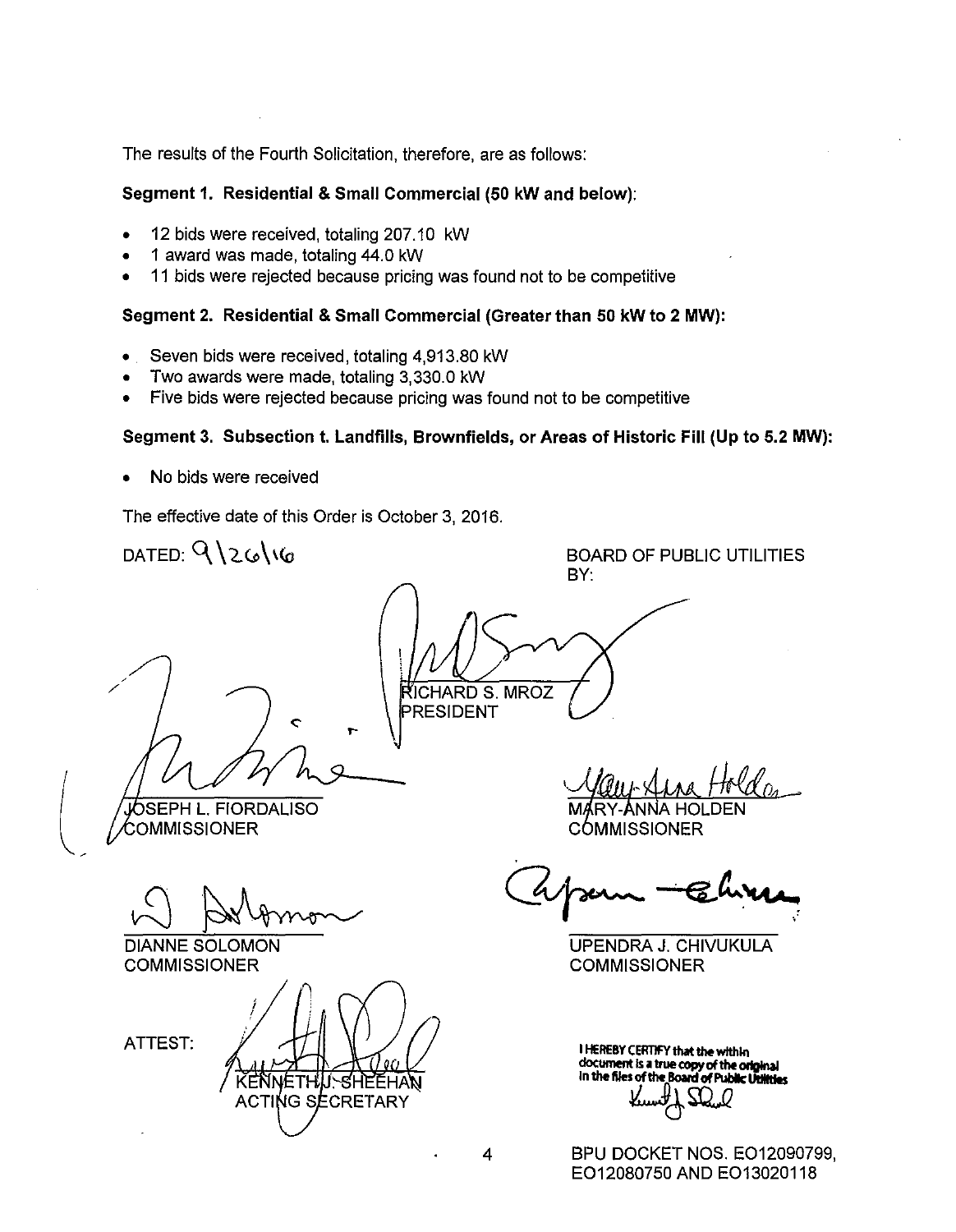**Docket No. E012090799** -In **the Matter of the Verified Petition of Atlantic City Electric Company Concerning a Proposal for an Extended SREC-Based Financing Program Under N.J.S.A. 48:3-98.1 (SREC II);** 

### **Docket No. E012080750- In the Matter of the Verified Petition of Jersey Central Power and Light Company Concerning a Proposal for an SREC-Based Financing Program Under N.J.S.A. 48:3-98.1 (SREC** II); **and**

**Docket No. E013020118 -In the Matter of the Verified Petition of Rockland Eelctric Company Concerning a Proposal for an SREC-Based Financing Program Under N.J.S.A. 48:3-98.1 (SREC II)** 

#### **SERVICE LIST**

Philip J. Passanante, Esq. Associate General Counsel Atlantic City Electric Company 92DC42 Post Office Box 6066 Newark, DE 19714-6066 philip.passanante@pepcoholdings.com

Gregory Eisenstark Windels Marx Lane & Mittendorf, LLP on Sarah Steindel, Esq. behalf of JCP&L 120 Albany Street Plaza, 6<sup>th</sup> Fl New Brunswick, NJ 08901 geisenstark@windelsmarx.com

John L. Carley, Esq. Assistant General Counsel Consolidated Edison Company of New York, Inc. Law Department Room 1815S 4 Irving Place New York, NY 10003 carleyj@coned.com

James C. Meyer, Esq. Riker Danzig Scherer Hyland & Perretti LLP Headquarters Plaza One Speedwell Avenue Post Office Box 1981 Morristown, NJ 07962-8464

Donald Kennedy, Director Customer Energy Services Orange and Rockland Utilities, Inc. 390 West Route 59 Spring Valley, New York 10977

**Division of Rate Counsel**  140 East Front Street, 4<sup>th</sup> Floor Post Office Box 003 Trenton, NJ 08625-0003

Stefanie A. Brand, Esq., Director sbrand@rpa.state.nj.gov

ssteindel@rpa.state.nj.us

Ami Morita, Esq. amorita@rpa.state.nj.us

Felicia Thomas-Friel, Esq. fthomas@rpa.state.nj.us

James Glassen, Esq. jglassen@rpa.state.nj.us

**Board of Public Utilities**  44 South Clinton Avenue, 3<sup>rd</sup> Floor, Suite 314 Post Office Box 350 Trenton, NJ 08625-0350

Irene Kim Asbury, Esq. Secretary of the Board lrene.asbury@bpu.nj.gov

Jerome May, Director Division of Energy Jerome.may@bpu.nj.gov

> BPU DOCKET NOS. E012090799, E012080750 AND E013020118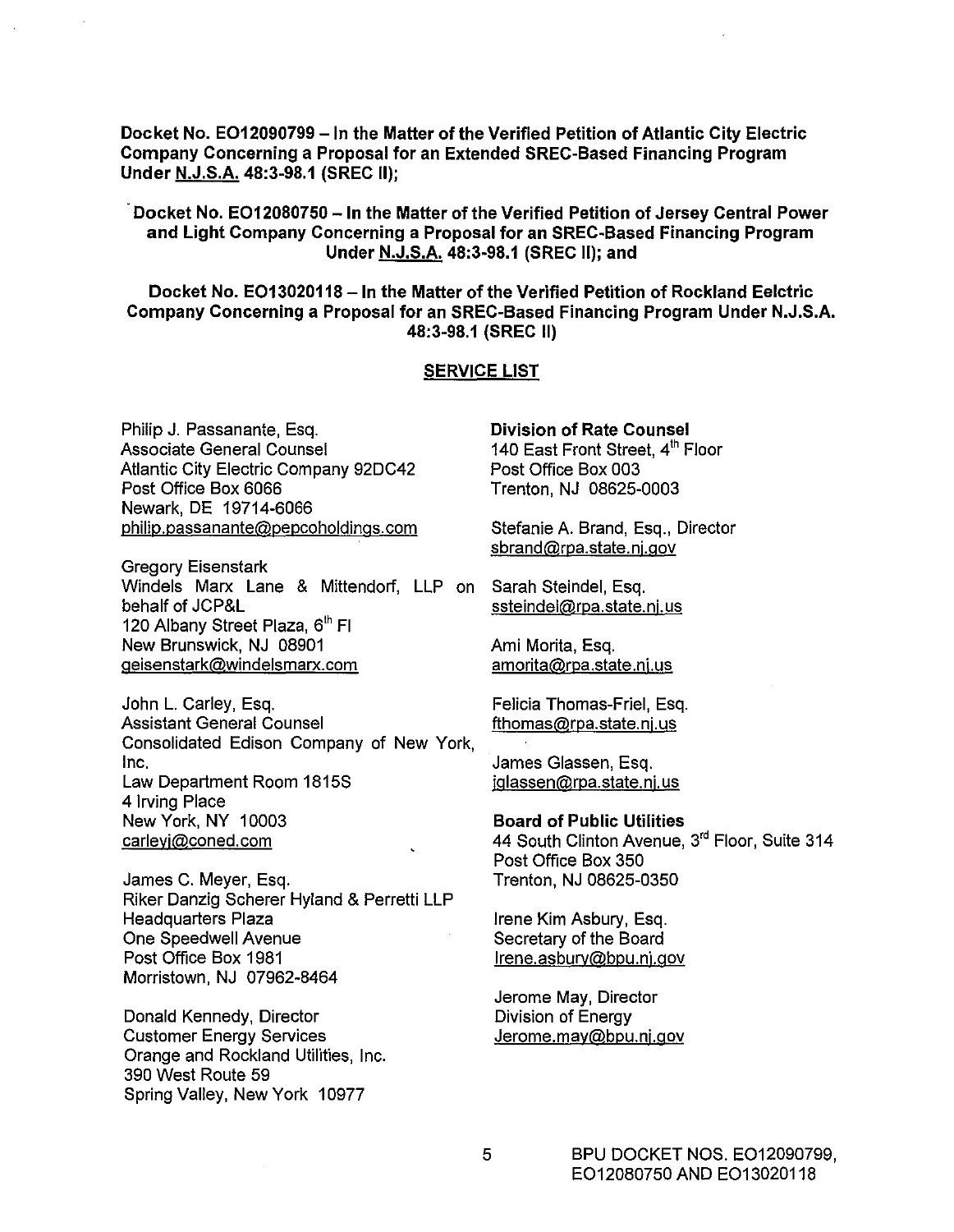Dan Bradley, Director Navigant 98 San Jacinto Blvd, Suite 900 Austin, TX 78737

David E. Dismukes Acadian Consulting Group 5800 One Perkins Place Drive Building 5, Suite F Baton Rouge, LA 70808

Andrea C. Crane The Columbia Group, Inc. 199 Ethan Allen Highway-2<sup>nd</sup> Ridgefield, CT 08677

Howard 0. Thompson, Esq. Russo Tumulty Nester Thompson & Kelly, LLP On behalf of NJ Land 240 Cedar Knolls Road, Suite 306. Cedar Knolls, New Jersey 07927

William Potter, Esq. Potter and Dickson On behalf of MSEIA 194 Nassau Street, Princeton, New Jersey 08542

Michael A. Gruin, Esq. Stevens & Lee On behalf of SEIA 17 North Second Street, 16<sup>th</sup> floor. Harrisburg, PA 17101

# **Department of Law and Public Safety**

124 Halsey Street Post Office Box 45029 Newark, NJ 07101-45-20

Caroline Vachier, DAG Division of Law Caroline.vachier@dol.lps.state.nj.us

Carolyn Mcintosh, DAG Division of Law Carolyn.mcintosh@dol.lps.state.nj.us Stacy Peterson Deputy Director Division of Energy Stacy.peterson@bpu.nj.gov

Secil Uztetik Onat Executive Director Division of Economic Development and Emerging Issues seciluztetik@bpu.nj.gov

Marisa Slaten, Esq. Assistant Director Division of Economic Development and Emerging Issues Marisa.slaten@bpu.nj.gov

Benjamin Scott Hunter Division of Economic Development and Emerging Issues Benjamin.hunter@bpu.nj.gov

Allison E. Mitchell, AAI Division of Economic Development and Emerging Issues Allison.mitchell@bpu.nj.gov

Bethany Rocque-Romaine, Esq. Bethany.romaine@bpu.nj.gov

William P. Agee, Esq. Chief Counsel's Office William.agee@bpu.nj.gov

J